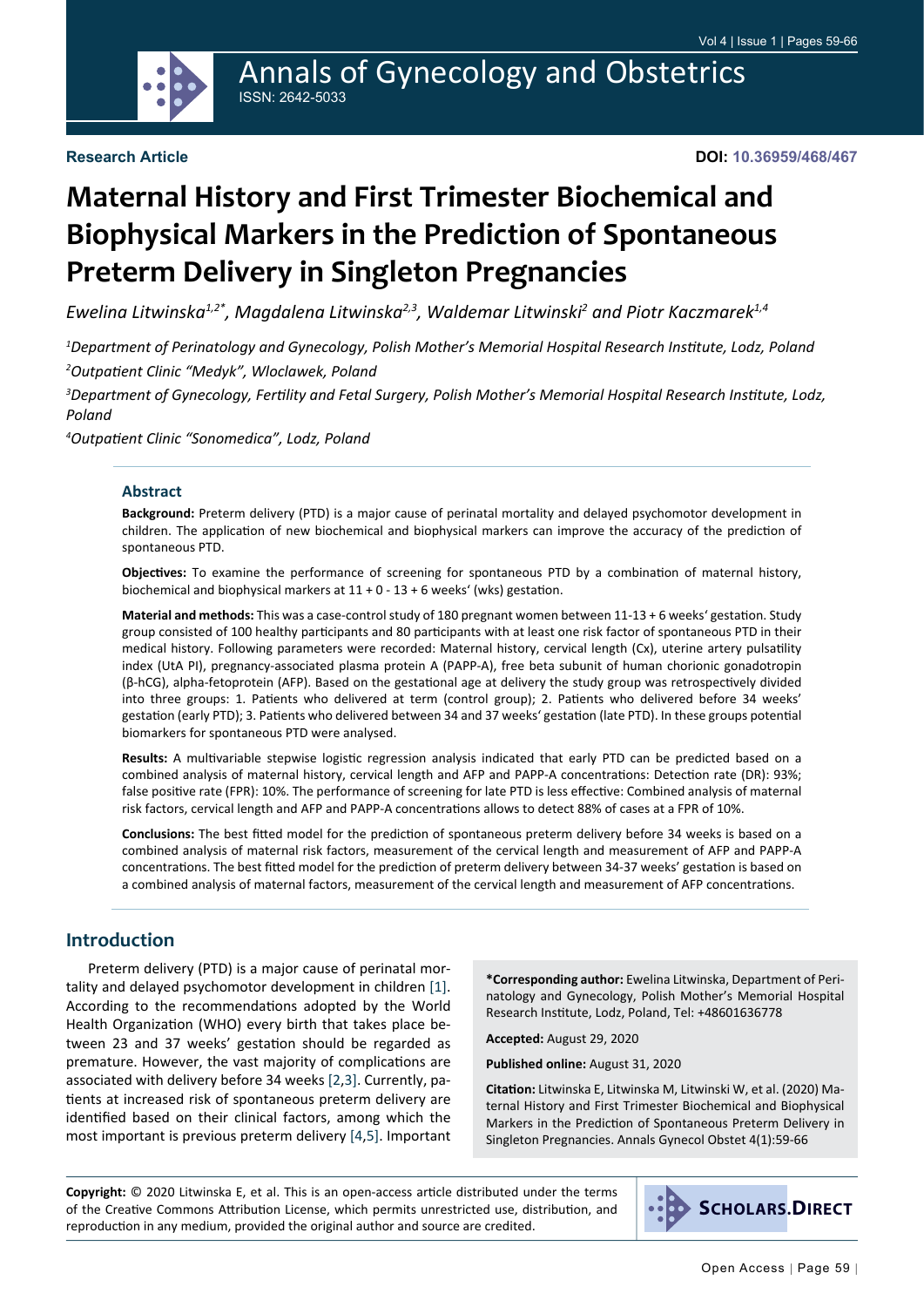maternal risk factors also include the black race, age under 18 years and over 40 years, BMI below 19 kg/m<sup>2</sup> before pregnancy and a short interval between subsequent pregnancies [\[6](#page-7-0)].

Incorporation of risk factors listed above enables to detect only 38% multiparous who will go into preterm delivery. Moreover, this strategy is inefficient in nulliparous women without other risk factors [\[7](#page-7-1)]. The application of new biochemical and biophysical markers can improve the accuracy of prediction of spontaneous preterm birth.

The objective of this study is firstly, to evaluate the efficiency of combined analysis of maternal risk factors, biochemical markers: alfa-fetoprotein (AFP), pregnancy-related plasma protein (PAPP-A), free-beta human chorionic gonadotropin (free β-hCG) and biophysical markers: Cervical length (Cx) and uterine artery dopplers (UtA PI) at  $11 + 0 - 13 + 6$ weeks' gestation in prediction of spontaneous preterm birth and secondly, to establish a diagnostic algorithm based on the conducted analysis.

### **Materials and Methods**

This was a case-control study of 180 pregnant women attending a routine prenatal visit at  $11 + 0$  to  $13 + 6$  weeks' gestation in the years 2013-2018. The study was performed in the local outpatient clinics. Study group consisted of 100 healthy participants and 80 participants with at least one risk factor of spontaneous PTD in their medical history (maternal age > 40 years, smoking, BMI < 20 kg/m<sup>2</sup> , history of PTD, assisted conception). Written informed consent was obtained from women agreeing to participate in the study. The study was approved by Polish Mother's Memorial Research Hospital Ethics Committee. Patients in multiple pregnancies, in the presence of significant fetal abnormalities, abortion or termination of pregnancy were excluded from the study. The presence of risk factors did not indicate the occurrence of spontaneous PTD in all the cases. On the basis of the occurrence of spontaneous PTD the study group was retrospectively divided into three groups: 1. Patients who delivered at term (control group)  $n = 141$ ; 2. Patients with early PTD (< 34 weeks)  $n = 14$ ; 3. Patients with late PTD (34-37 weeks) n = 25. In these groups potential risk markers for spontaneous PTD were analysed.

In the first antenatal visit a detailed interview with each patient was conducted, blood sample was collected for analysis of AFP, PAPP-A, free β-hCG and ultrasound examination of cervical length and uterine artery pulsatility index (UtA PI) according to the Fetal Medicine Foundation recommendations was performed (Voluson E6, GE Healthcare). Cevical length was measured using vaginal approach with empty bladder and patient placed in dorsal lithotomy position. The ultrasound probe is introduced in the vagina and directed in the anterior fornix. Care is taken to avoid exerting undue pressure on the cervix. A sagittal view of the cervix is obtained and the endocervical mucosa is used as a guide to the true position of the internal os. The calipers are used to measure the linear distance between the triangular area of echodensity at the external os and the V-shaped notch at the internal os.

The 5 mL blood samples taken during the first visit were collected in plastic tubes with ethylenediaminetetraacetic acid (EDTA). Following centrifugation, the serum was stored at -80 °C. AFP, PAPP-A and free β-hCG concentrations were evaluated using equipment that provides reproducible results (Delfia Xpress System, PerkinElmer, Waltham, USA).

The collected data were archived in the ViewPoint system. Prediction models were developed using multivariable stepwise logistic regression. A p value < 0.05 was considered significant.

For the following markers: Cx, UtA PI, AFP, PAPP-A, β-hCG values of multiples of median were calculated (MoM). Values were adjusted to fetal crown-rump length (CRL), maternal age, body mass index (BMI), smoking status, parity and type of conception.

The results of examined parameters were converted into  $Log<sub>10</sub>$ . In order to compare values in early and late PTD following statistical tests were used: Chi-square test with adequate adjustments and U Mann-Whitney test. In order to compare two continuous coefficients, Spearmann correlation was calculated. In order to evaluate correlation coefficients, following levels were established: 0-0.1 - very weak correlation; 0.1-0.3 - weak correlation; 0.3-0.6-middle strong correlation; > 0.6 - strong correlation.

Logistic regression analysis was used to calculate the risk for early and late PTD based on maternal risk factors only and based on a combination of maternal risk factors together with sonographic markers (Cx, UtA PI), biochemical markers (AFP, PAPP-A), anthropometric data (birth weight) and gestational age at delivery. Results were presented as ROC curves, area under the curve (AUC), and detection rates (DR) for a 10% false positive rate (FPR).

#### **Results**

We analysed individual prognostic values of the following parameters: Cx, UtA PI, AFP, PAPP-A, β-hCG. For each marker the expected normal median (MoM) was calculated and values were converted into  $Log_{10}$ .

Characteristics of the study group is presented in [Table 1](#page-2-0). The groups were compared using U Mann Whitney test and Chi-square test with necessary adjustments. A p value < 0.05 was considered significant.

[Table 2](#page-2-1) presents the comparison of analysed biochemical and biophysical markers between groups of patients with early PTD (< 34 wks), late PTD (34-37 wks) and patients delivering before 37 wks. Groups were compared using U Mann-Whitney test.

Logistic regression analysis was performed to evaluate the impact of UtA PI MoM, Cx, AFP MoM, PAPP-A MoM, β-hCG MoM Mean  $Log_{10}$  on the occurrence of early PTD (< 34 wks), late PTD (34-37 wks) and birth before 37 wks.

[Table 3](#page-3-0) presents the performance of screening by single biomarkers and a combination of risk factors and biomarkers for a 10% false positive rate in the groups of early PTD (< 34 wks), late PTD (34-37 wks) and birth before 37 wks.

[Table 4](#page-3-1) presents the comparison of the area under the curve for different combinations of screening studies for PTD < 34 wks., 34-37 wks. oraz < 37 wks.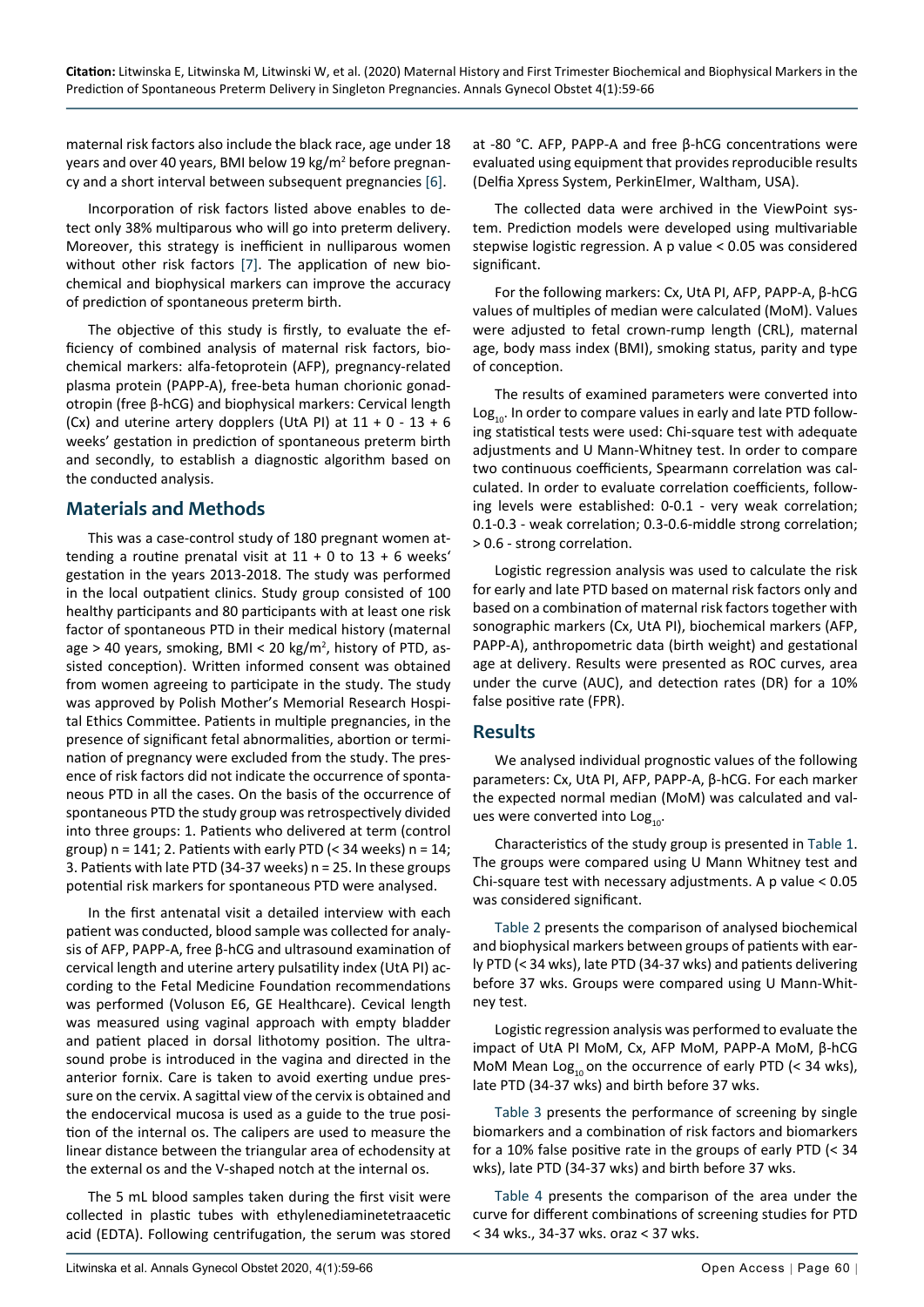|                           | Delivery < 37 wks | Delivery < 34    | <b>Delivery</b>    | <b>Delivery</b>     |
|---------------------------|-------------------|------------------|--------------------|---------------------|
|                           | $(n = 141)$       | wks ( $n = 14$ ) | 34-37 wks (n = 25) | $<$ 37 wks (n = 39) |
| Age                       | $30(19-43)$       | 29 (22-41)       | 30 (18-42)         | 30 (18-42)          |
|                           |                   | p > 0.05         | p > 0.05           | p > 0.05            |
| Smoking                   | 15 (10.6%)        | 6 (43%)          | 9 (36%)            | 15 (38%)            |
|                           |                   | p < 0.05         | p < 0.05           | p < 0.05            |
| BMI                       | 22.4 (17.1-42.5)  | 18.8 (17.3-27.9) | 19.4 (17-33.5)     | 19.4 (17-33.5)      |
|                           |                   | p < 0.05         | p < 0.05           | p < 0.0001          |
| Previous preterm delivery | 19 (13.5%)        | 7 (50%)          | 7 (28%)            | 14 (35.9%)          |
|                           |                   | p < 0.05         | p > 0.05           | p < 0.05            |
| Parity                    | $1(1-5)$          | $1.5(0-3)$       | $1(1-2)$           | $1(0-3)$            |
|                           |                   | p > 0.05         | p > 0.05           | p > 0.05            |
| Number of miscarriages    | $0(0-3)$          | $0(0-1)$         | 0(0)               | $0(0-1)$            |
|                           |                   | p > 0.05         | p > 0.05           | p < 0.05            |
| Induction of ovulation    | 10 (7.1%)         | $0(0\%)$         | 0(0%)              | 5 (12.8%)           |
|                           |                   | p > 0.05         | p > 0.05           | p > 0.05            |
| In vitro                  | 3(2.1%)           | 0(0%)            | 5 (20%)            | 0(0%)               |
|                           |                   | p > 0.5          | p > 0.05           | p > 0.05            |
| Spontaneous               | $1(0-3)$          | $1(1-1)$         | $1(0-1)$           | $1(0-1)$            |
|                           |                   | p > 0.05         | p > 0.05           | p > 0.05            |

<span id="page-2-0"></span>**Table 1:** Characteristics of the study group.

<span id="page-2-1"></span>**Table 2:** Comparison of analysed biochemical and biophysical markers between groups.

|                              | Delivery < 37 wks | Delivery < 34. wks  | Delivery 34-37 wks  | Delivery < 37 wks   |
|------------------------------|-------------------|---------------------|---------------------|---------------------|
|                              | $(n = 141)$       | $(n = 14)$          | $(n = 25)$          | $(n = 39)$          |
| Gestational age based on CRL | 12.3 (11.5-13.6)  | $12.5(11.6-13.1)$   | 12.4 (11.3-13.3)    | 12.4 (11.3-13.3)    |
|                              |                   | p > 0.05            | p > 0.05            | p > 0.05            |
| CRL (mm)                     | 63.2 (46.6-78.8)  | 63 (23-37.4)        | 65.1 (47-72.6)      | 64 (47-72.6)        |
|                              |                   | p > 0.05            | p > 0.05            | p > 0.05            |
| Cx                           | 36.4 (28.3-42.7)  | 27.2 (23-37.4)      | 31.1 (27.1-38.4)    | 30.4 (23-38.4)      |
|                              |                   | p < 0.0001          | p < 0.0001          | p < 0.0001          |
| Mean UtA PI MoM              | $1.02(0.53-1.86)$ | $0.93(0.62 - 1.62)$ | $0.95(0.57 - 2.07)$ | $0.95(0.57 - 2.07)$ |
|                              |                   | p > 0.05            | p > 0.05            | p > 0.05            |
| AFP MoM                      | $0.91(0.2-1.5)$   | $1.54(0.9-1.78)$    | $1.21(0.7-1.42)$    | $1.28(0.7-1.78)$    |
|                              |                   | p < 0.0001          | p < 0.0001          | p < 0.0001          |
| PAPP-A MoM                   | $1.16(0.18-9.41)$ | $0.51(0.21-1.15)$   | $1.39(0.28-3.67)$   | $0.76(0.44-1.12)$   |
|                              |                   | p < 0.0001          | p < 0.0001          | p < 0.0001          |
| beta-hCG MoM                 | $1.21(0.17-4.76)$ | $0.99(0.03-1.03)$   | $1.13(0.43 - 4.41)$ | $1(0.03-1.03)$      |
|                              |                   | p > 0.05            | p > 0.05            | p > 0.05            |
| GA age at delivery (wks)     | 39 (37-41.1)      | 29.5 (26.2-33.5)    | 35.3 (34.2-36.3)    | 34.5 (26.2-36.3)    |
|                              |                   | p < 0.0001          | p < 0.0001          | p < 0.0001          |
| Birth weight (g)             | 3510 (2540-4400)  | 1525 (860-2100)     | 2580 (1990-3390)    | 2390 (860-3390)     |
|                              |                   | p < 0.0001          | p < 0.0001          | p < 0.0001          |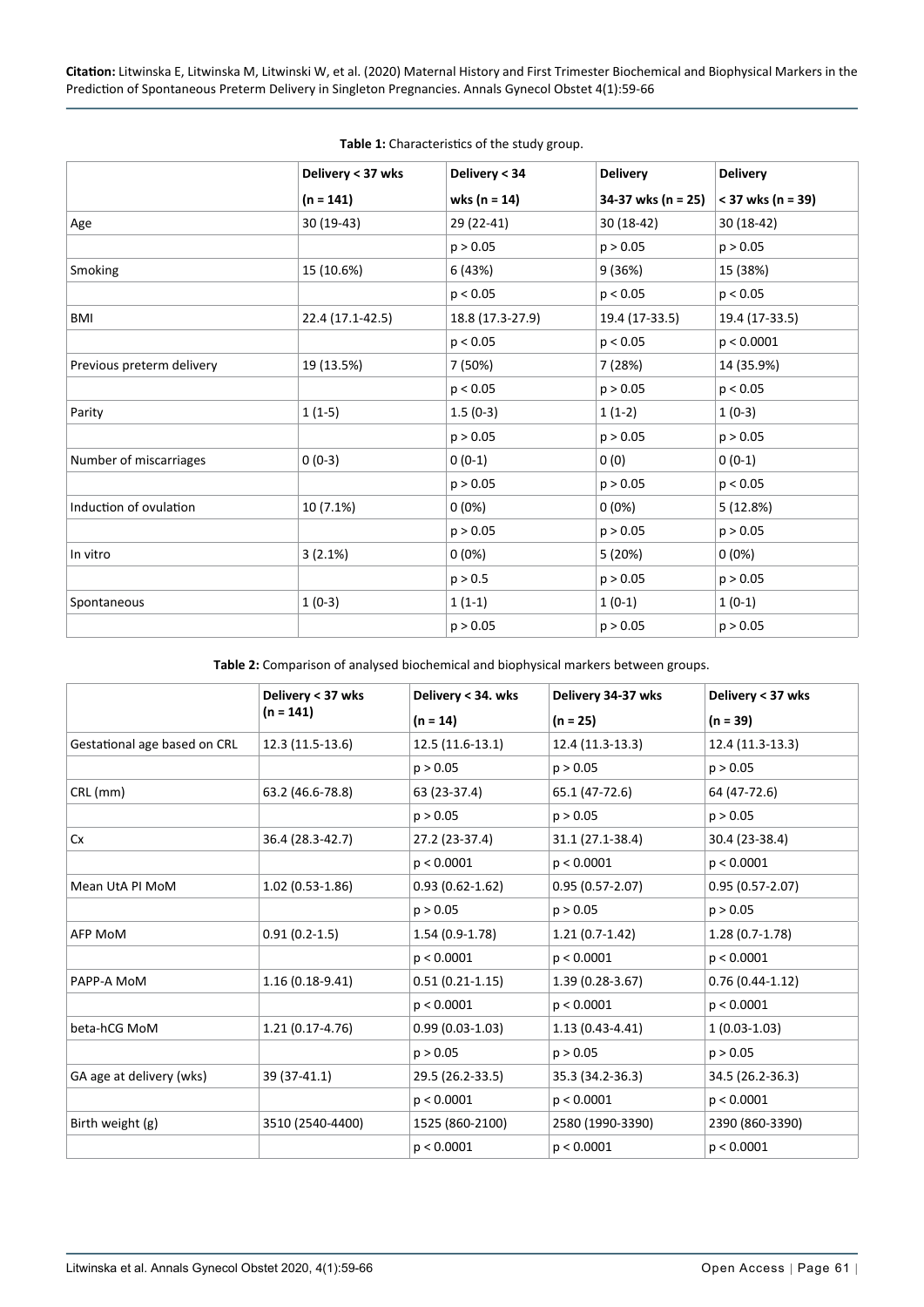|                                 | Detection rate (%) for a given false positive rate (FPR) |                      |                |  |
|---------------------------------|----------------------------------------------------------|----------------------|----------------|--|
|                                 | $PTD < 34$ wks                                           | <b>PTD 34-37 wks</b> | $PTD < 37$ wks |  |
|                                 | <b>FPR 10%</b>                                           | <b>FPR 10%</b>       | <b>FPR 10%</b> |  |
| PAPP-A MoM                      | 78.6                                                     | 20.0                 | 82.1           |  |
| AFP MoM                         | 85.7                                                     | 74                   | 79             |  |
| β-hCG MoM                       | 14.3                                                     | 0                    | 2.6            |  |
| Cx                              | 85.7                                                     | 80.0                 | 82.1           |  |
| UtA PI MoM                      | $\mathbf{0}$                                             | 4.0                  | 17.9           |  |
| Risk factor + PAPP-A MoM        | 89.1                                                     | 81.1                 | 84.2           |  |
| AFP MoM                         | 92.9                                                     | 76.0                 | 79.5           |  |
| Cx                              | 85.7                                                     | 84.0                 | 82.1           |  |
| $Cx + AFP M oM$                 | 78.6                                                     | 88.0                 | 89.7           |  |
| $Cx + AFP M oM + PAPP - A M oM$ | 92.9                                                     | 89.0                 | 91.1           |  |

<span id="page-3-0"></span>**Table 3:** Performance of screening by different combinations of biomarkers.

<span id="page-3-1"></span>**Table 4:** Comparison of the area under the curve for different combinations of screening studies.

|                                        | Area under curve - AUC (SE) |                    |                   |
|----------------------------------------|-----------------------------|--------------------|-------------------|
|                                        | $PTD < 34$ . wks.           | PTD 34. - 37. wks. | $PTD < 37$ . wks. |
| Maternal risk factors                  | 0.65(0.07)                  | 0.57(0.06)         | 0.68(0.04)        |
| Cervical length                        | 0.89(0.07)                  | 0.89(0.04)         | 0.91(0.03)        |
| Mean UtA PI MoM                        | 0.49(0.07)                  | 0.52(0.07)         | 0.59(0.05)        |
| AFP MoM                                | 0.94(0.05)                  | 0.88(0.04)         | 0.92(0.03)        |
| PAPP-A MoM                             | 0.93(0.03)                  | 0.86(0.03)         | 0.93(0.02)        |
| b-hCG MoM                              | 0.41(0.09)                  | 0.24(0.05)         | 0.46(0.05)        |
| Maternal risk factor +                 |                             |                    |                   |
| Cervical length                        | 0.90(0.07)                  | 0.89(0.04)         | 0.89(0.03)        |
| AFP MoM                                | 0.92(0.05)                  | 0.88(0.04)         | 0.91(0.03)        |
| b-hCG MoM                              | 0.56(0.07)                  | 0.49(0.06)         | 0.92(0.03)        |
| Cervical length + AFP MoM              | 0.93(0.09)                  | 0.91(0.05)         | 0.92(0.03)        |
| Cervcial length + AFP MoM + PAPP-A MoM | 0.98(0.02)                  | 0.90(0.02)         | 0.99(0.01)        |

SE: standard deviation

#### **Discussion**

In the presented case-control study we aimed to establish best-fitted models for the prediction of spontaneous PTD in the first trimester based on maternal risk factors and biochemical and biophysical markers. The analysis comprised patients attending their routine pregnancy visit in the first trimester of pregnancy. Appropriately trained doctors collected medical history and performed ultrasound scans that included measurement of the mean UtA PI and cervical length according to the Fetal Medicine Foundation guidelines. A blood sample was collected to evaluate the concentrations of AFP, PAPP-A, free β-hCG. After performing statistical analysis we concluded that screening studies incorporating above mentioned markers enable to identify the majority of pregnancies complicated by preterm delivery.

Detailed medical and obstetric history is the cheapest and

easily accessible screening tool. In the presented analysis, screening studies based only on the medical and obstetric history had a sensitivity of only 36% at a false positive rate of 10%. This results are in agreement with previous studies. Beta, et al. examined a population of 33,000 patients and found that medical interview had a DR of 27.5% at a FPR of 10% [[7\]](#page-7-1). Similar results were presented by Parra-Cordero, et al. In this study, authors found that the most significant risk factors for early PTD are previous PTD and smoking. These risk factors were predictive of 25% of cases of PTD [\[8](#page-7-2)].

The history of previous preterm delivery is the most significant risk factor of preterm delivery in the next pregnancy. In our cohort, the history of PTD was significantly more prevalent in the group of patients that delivered before 34 weeks. Numerous studies confirmed an increased risk of repeating occurrence of PTD in the next pregnancy [[9](#page-7-3),[10](#page-7-4)]. In a cohort study of 154.809 singleton pregnancies, Ananth, et al. found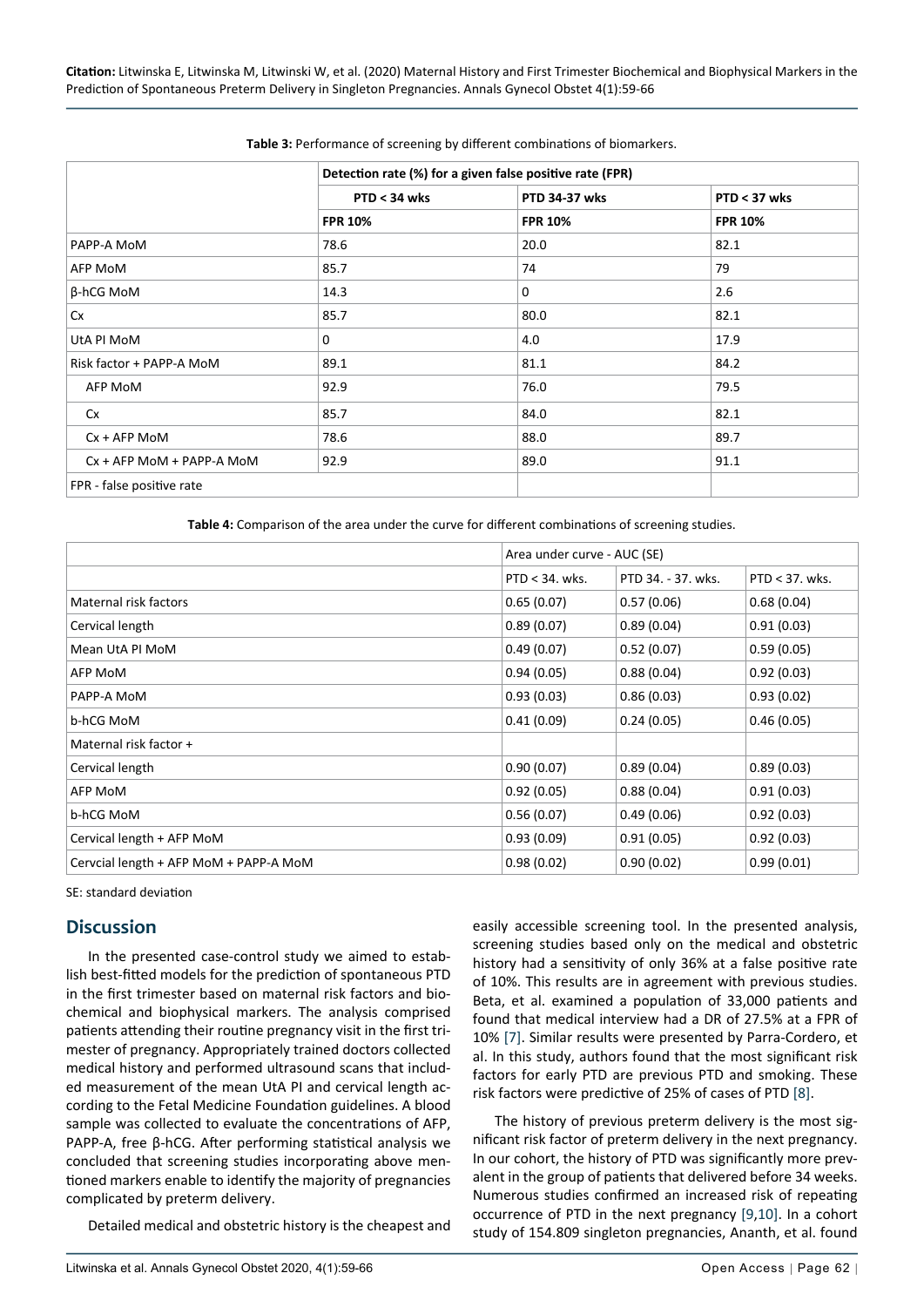that the percentage of deliveries before 35 weeks is significantly higher in patients who delivered prematurely compared to patients who delivered at term (13% vs. 3%) [[11](#page-7-17)].

We found that smoking is an important risk factor of PTD. In the group of patients who experienced PTD, 38% of women were smokers. In other studies an association between smoking and increased risk of preterm delivery was also confirmed [[7](#page-7-1),[12](#page-7-18),[13\]](#page-7-19). The mechanism of increased risk probably results from the immunologic factors and activation of inflammation cascade [\[14](#page-7-20)].

Maternal age above 40 years is another risk factor of preterm delivery. We found that in nulliparous, who do not smoke with no induction of ovulation, the risk is increasing a linear way. Similar association was found in other studies. In a cohort study of 172,715 singleton pregnancies, Cnattingius, et al. found an increased incidence of PTD (< 32 wks) from 1% in woman aged 20-24 years to 2.4% in patients above 40-years-old [[15\]](#page-7-21).

The prognostic value of the measurement of cervical length remains controversial [\[16](#page-7-22)-[18](#page-7-23)]. Celik, et al. confirmed the usefulness of cervical length measurement in the second trimester in the prediction of PTD [[6\]](#page-7-0), however the value of the measurement in the first trimester is uncertain. In population studies conducted in two separate centres, significant shortening of the cervix at  $11 + 0$  to  $13 + 6$  was found in patients who experienced early PTD. In a prospective screening study of 10,000 patients with singleton pregnancies in the first trimester in London, Greco, et al. found a statistically significant shortening of the cervix in woman who experienced both early and late PTD. Authors created an algorithm that incorporated maternal risk factors and measurement of cervical length that enabled to identify 55% of patient that experience PTD at a FPR of 10% [[19](#page-7-24)-[20\]](#page-7-25). Similar results were presented by Souka, et al. In a prospective study of 978 patients in singleton pregnancies they proved that the cervical length of patients who delivered before 34 weeks was significantly shorter than in woman who delivered at term [[17\]](#page-7-26). Our results are in agreement with those presented by Greco, et al. and Souka, et al. However, equally numerous are studies which show no significant differences in the cervical length in woman who deliver prematurely in comparison to those who deliver at term [[18](#page-7-23),[21](#page-7-27)]. The most recent analysis by Parra-Cordero, et al. pointed out a possible reason for these results addressing technical differences in the methodology of the measurement. Additionally, there were differences in racial origins between patients [[8\]](#page-7-2).

Doppler studies of uterine arteries blood flows provide indirect evidence of impaired placental perfusion in pregnancies with preterm delivery [\[8](#page-7-2),[22\]](#page-7-28). Presented study analysed the potential value of the measurement of the UtA PI as a possible biophysical marker of PTD. Numerous histological and Doppler analyses in the second and third trimesters of pregnancy indicated abnormal placentation and placental ischemia as a potential cause of preterm delivery [[23](#page-7-29),[24](#page-7-30)]. In a screening study by Fonseca, et al., in which the pulsatility index value was analysed in the second trimester in 33,629 patients in singleton pregnancies, a significant increase in the pulsatility index was observed in 237 patients, who had a spontaneous delivery before 33 weeks' gestation. However, based on a multiple logistic regression analysis, it was found that the prediction of preterm delivery did not significantly improve compared to a model that only includes maternal demographic and obstetric factors [\[25\]](#page-7-5). In the analysis by Soares, et al., no significant differences were found in the UtA PI at 11 - 13 + 6 weeks' gestation in patients who delivered before 34 and those who delivered at term [[26\]](#page-7-6). Similar results were obtained in a population study conducted by the Fetal Medicine Foundation [\[7\]](#page-7-1). In the presented study, analysis of UtA PI showed no statistical differences in individual groups of patients.

Measurement of placental biochemical markers such as PAPP-A and β-hCG in screening for chromosomal abnormalities allows to increase the sensitivity of ultrasound scan up to 90% at a false positive rate of 5% [[27](#page-7-7),[28](#page-7-8)]. In a preliminary study by Ong, et al. the usefulness of these proteins, in particular PAPP-A, was found also in screening for preterm delivery [[29\]](#page-7-9). According to the researchers of the FASTER group, the PAPP-A concentration below the 5<sup>th</sup> percentile was associated with an increased risk of intrauterine fetal demise before 24 weeks of pregnancy, preterm delivery, gestational hypertension, pre-eclampsia and low birth weight. A population study by Spencer, et al. that included 54,772 pregnant patients, showed a statistically significant lower levels of PAPP-A in the first trimester in patients who delivered prematurely. This was particularly significant in the group of patients who delivered before the 32 weeks' gestation [\[30](#page-7-10)]. These results are consistent with the data obtained in the presented study. Current reports in the literature on the correlation between the concentration of the free β-hCG and the occurrence of obstetric complications are contradictory. In a multicentre study conducted by Smith, et al. that included 8839 pregnant women, β-hCG below the 5th percentile in the first trimester was associated with increased risk of intrauterine growth restriction [\[31](#page-7-11)]. The analysis by Ong, et al., showed a significant correlation between β-hCG below the  $10<sup>th</sup>$  percentile and the occurrence of miscarriage, gestational induced hypertension, intrauterine growth restriction and gestational diabetes [\[29](#page-7-9)]. In the presented study, no correlation was found between the level of β-hCG and the occurrence of both early and late forms of preterm labour.

Numerous studies confirmed the role of the AFP measurment in the first and second trimester of pregnancy in screening for chromosomal abnormalities, central nervous system defects and obstetric complications such as preeclampsia and intrauterine growth restriction [[32](#page-7-12),[33\]](#page-7-13). In an uncomplicated pregnancy, AFP concentration is influenced by gestational age, ethnicity and smoking status [\[34](#page-7-14),[35\]](#page-7-15). Therefore, in order to effectively use the measurements of AFP concentrations numerous coefficients need to be taken into consideration in order to calculate the multiples of median [[36\]](#page-7-16). In the presented analysis, we proved that AFP concentration level at  $11 + 0$ to 13 + 6 weeks' gestation is increased in pregnancies complicated by PTD. Additionally, incorporation of AFP improves the sensitivity of the PTD prediction model. These results are in agreement with findings of Beta, et al. In a case-control study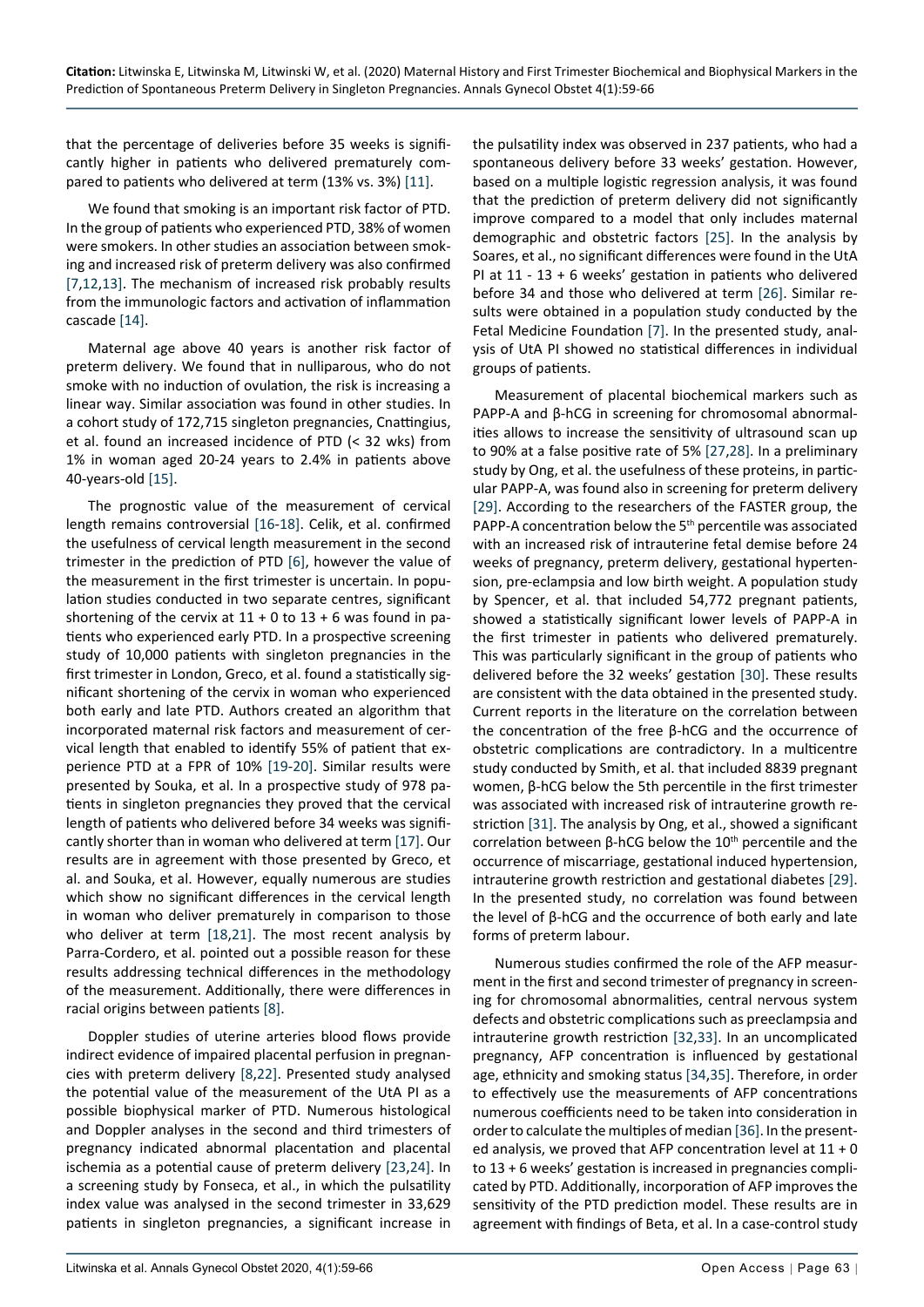**Citation:** Litwinska E, Litwinska M, Litwinski W, et al. (2020) Maternal History and First Trimester Biochemical and Biophysical Markers in the Prediction of Spontaneous Preterm Delivery in Singleton Pregnancies. Annals Gynecol Obstet 4(1):59-66

<span id="page-5-0"></span>

<span id="page-5-1"></span>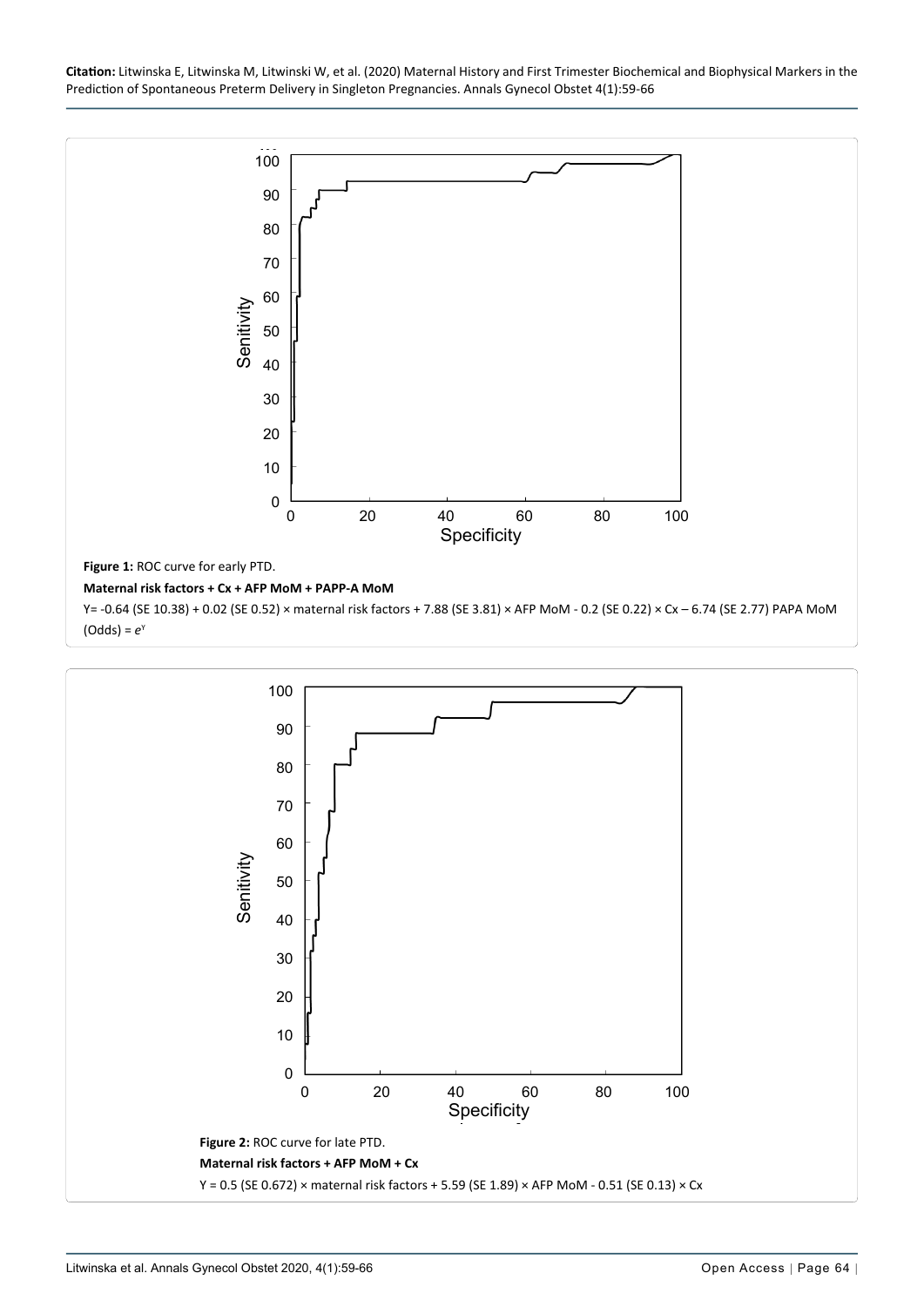<span id="page-6-5"></span>

that examined 33 patients with PTD and 99 patients that delivered at term, the authors found a significantly increased level of AFP is pregnancies complicated by PTD in comparison with patients in the control group [[37\]](#page-7-31).

Due to numerous associations between described biochemical and biophysical markers, it was necessary to create an integrated model of screening studies for PTD. In the presented analysis, incorporating an integrated model of screening studies, a significant improvement in sensitivity of the prediction test especially for early form of PTD was achieved. Finally, after taking into consideration all markers it was found that the best prediction model for early PTD incorporates evaluation of maternal factors, cervical length, and concentrations of PAPP-A and AFP [\(Figure 1\)](#page-5-0). In the prediction of late PTD, the best fitted model incorporates evaluation of maternal risk factors, cervical length, and AFP concentration ([Figure 2](#page-5-1)). Screening studies for early PTD are very important because birth before 34 weeks is the main cause of perinatal mortality and psychomotor delay in children. The best fitted model for the prediction of PTD defined as PTD before 37 weeks comprises analysis of maternal risk factors, cervical length and PAPP-A and AFP concentrations [\(Figure 3\)](#page-6-5).

Incorporation of presented algorithm in the routine practice could potentially result in better selection of woman who could benefit from preventive methods of PTD. Extensive studies have shown that vaginal progesterone decreases the risk of preterm birth and improves perinatal outcomes in singleton gestations with risk factors of PTD. Validation of presented algorithm reqiures further studies.

## **Conclusions**

The best screening tool for the prediction of early spontaneous PTD is based on a combined analysis of maternal risk factors, measurement of the cervical length and measurement of the AFP and PAPP-A. The best fitted model for the prediction of late form of PTD is based on a combined analysis of maternal risk factors, measurement of the cervical length and evaluation of the AFP levels. The presented model of combined analysis of maternal risk factors, biochemical and biophysical markers in the first trimester is characterized by greater efficiency in detecting early form (< 34 weeks' gestation) compared to the late form (34-37 weeks' gestation) of PTD.

#### **References**

- <span id="page-6-0"></span>1. [Government Statistical Service for the Department of Health.](http://image.guardian.co.uk/sys-files/Society/documents/2005/03/31/NHSmaternitystatistics.pdf)  [NHS Maternity Statistics, England, 2002-2003.](http://image.guardian.co.uk/sys-files/Society/documents/2005/03/31/NHSmaternitystatistics.pdf)
- <span id="page-6-1"></span>2. [Veen S, Ens-Dokkum MH, Schreuder AM, et al. \(1991\) Impair](https://pubmed.ncbi.nlm.nih.gov/1711644/)[ments, disabilities, and handicaps of very preterm and very-low](https://pubmed.ncbi.nlm.nih.gov/1711644/)[birthweight infants at five years of age. The collaborative project](https://pubmed.ncbi.nlm.nih.gov/1711644/)  [on preterm and small for gestational age infants \(POPS\) in The](https://pubmed.ncbi.nlm.nih.gov/1711644/)  [Netherlands. Lancet 338: 33-36.](https://pubmed.ncbi.nlm.nih.gov/1711644/)
- <span id="page-6-2"></span>3. Gardosi J, Kady SM, Francis A (2004) Fetal growth, maturity and preterm birth. In: Critchley HO, Bennet P, Thornton S, Preterm Birth. RCOG Press, London, 66-67.
- <span id="page-6-3"></span>4. [Centre for Maternal and Child Enquiries \(CMACE\) \(2010\) Perina](https://www.publichealth.hscni.net/sites/default/files/Perinatal Mortality 2008.pdf)[tal Mortality 2008. CMACE, London.](https://www.publichealth.hscni.net/sites/default/files/Perinatal Mortality 2008.pdf)
- <span id="page-6-4"></span>5. [Saigal S, Doyle LW \(2008\) An overview of mortality and sequelae](https://www.thelancet.com/article/S0140-6736(08)60136-1/fulltext)